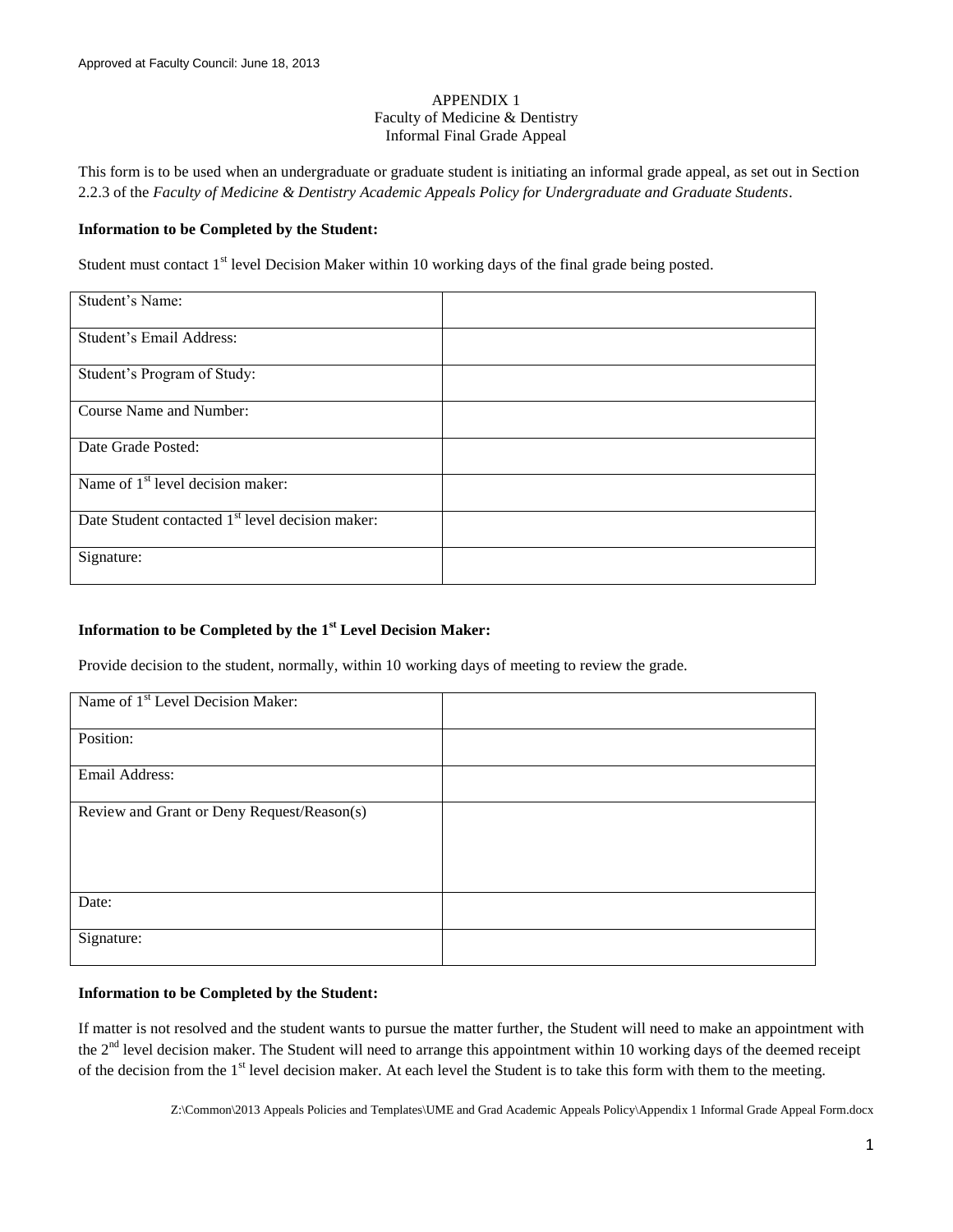| Name of $2st$ level decision maker:                |  |
|----------------------------------------------------|--|
| Date Student contacted $2nd$ level decision maker: |  |
| Student's Signature:                               |  |

# Information to be Completed by the 2<sup>nd</sup> Level Decision Maker

Provide decision to the student, normally, within 5 working days of meeting to review the grade.

| Name of 2nd Level Decision Maker:          |  |
|--------------------------------------------|--|
| Position:                                  |  |
| Email Address:                             |  |
| Review and Grant or Deny Request/Reason(s) |  |
|                                            |  |
|                                            |  |
| Date:                                      |  |
| Signature:                                 |  |

#### **Information to be Completed by the Student:**

If matter is not resolved and the student wants to pursue the matter further, the Student will need to make an appointment with the 3<sup>rd</sup> level decision maker. The Student will need to arrange this appointment within 10 working days of the deemed receipt of the decision from the 2nd level decision maker. At each level the Student is to take this form with them to the meeting.

| Name of $3rd$ level decision maker:                |  |
|----------------------------------------------------|--|
| Date Student contacted $3rd$ level decision maker: |  |
| Student's Signature:                               |  |

## **Information to be Completed by the 3 rd Level Decision Maker**

Provide decision to the student, normally, within 5 working days of meeting to review the grade.

| Name of $3rd$ Level Decision Maker:                |  |
|----------------------------------------------------|--|
|                                                    |  |
| Position:                                          |  |
| Email Address:                                     |  |
| Review and Grant or Deny Informal Appeal/Reason(s) |  |
|                                                    |  |

Z:\Common\2013 Appeals Policies and Templates\UME and Grad Academic Appeals Policy\Appendix 1 Informal Grade Appeal Form.docx